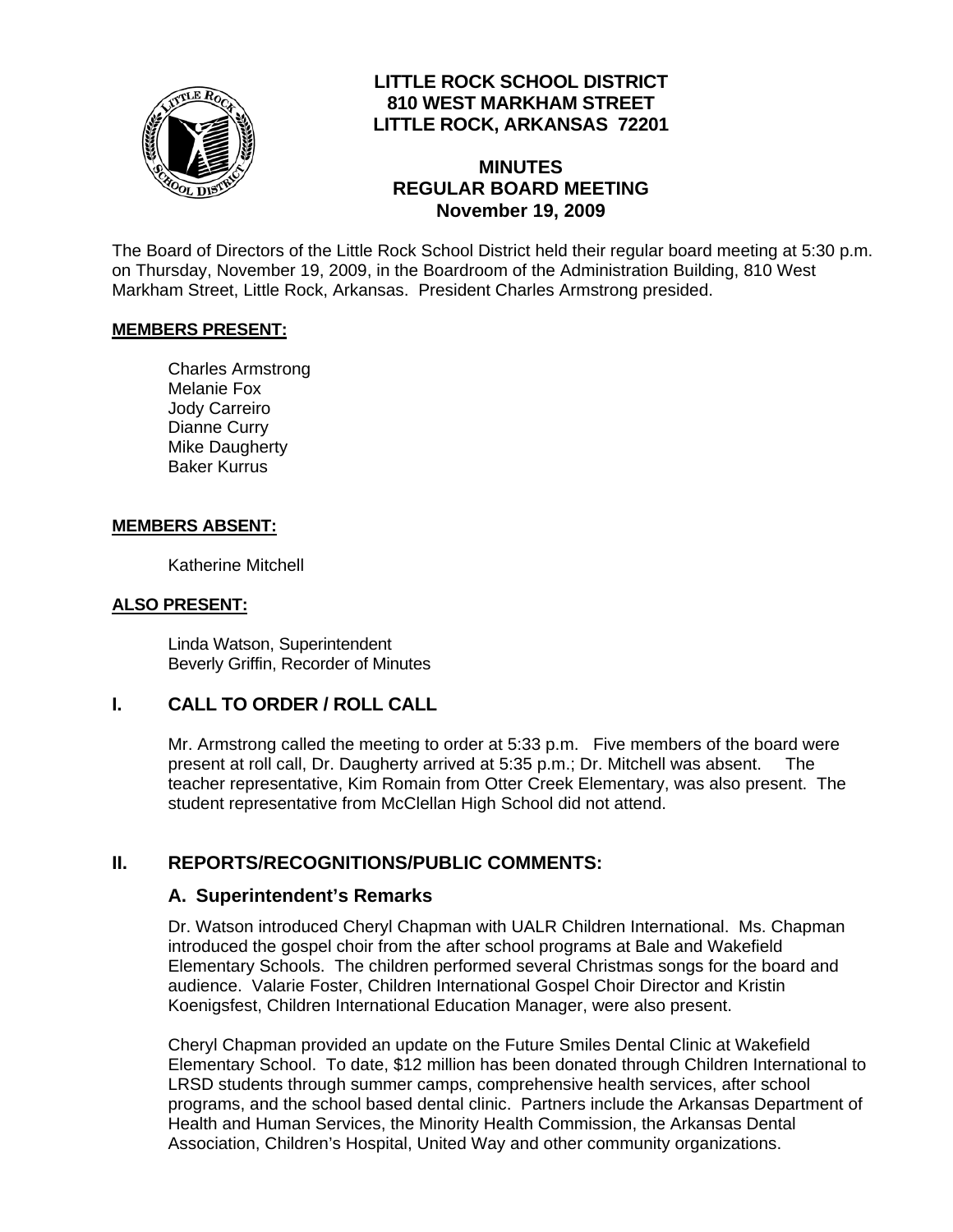Ms. Chapman reported that in addition to routine dental screenings, the volunteers from the UAMS dental school and supervising dentists have provided sealants, fluoride treatments, and emergency dental services to thousands of LRSD students. The Future Smiles Clinic is the only school based dental clinic in the state, and provides services to students at Bale, Chicot, Franklin, Stephens, Watson, Wakefield and Wilson. Children between the ages of 4 and 18 who are eligible for free and reduced lunch, and those who receive Medicaid or have no dental insurance are eligible for the services provided.

## **B. Remarks from Citizens**

None

## **C. LR PTA Council**

No report.

## **D. Little Rock Classroom Teachers Association**

Cathy Kohler addressed the board, and thanked Ms. Curry and Mr. Armstrong for attending a dinner honoring the district's educational support personnel. She also reported that she had attended Dr. Allan Odden's strategic planning conference in Washington, DC, and had seen some things there that might assist the LRSD. She expressed pride in the LRSD PTAS teacher evaluation system, stating that "we are way ahead of other districts in that arena."

## **III. REPORTS AND COMMUNICATIONS**

#### **A. Remarks from Board Members**

Mr. Carreiro announced that there was a girls' basketball tournament in progress at Hall High School, and he encouraged members of the audience to attend when the meeting ended. Funds raised through the tournament will go to a local charity. He congratulated all high school and middle school participants in the upcoming All Region Choir and All Region Jazz competitions. These events will begin on Saturday, November 21, 6:00 p.m. at Robinson Center Auditorium.

Ms. Fox thanked the district's security staff, noting that it was the annual appreciation day for security officers. She wished the audience a happy thanksgiving holiday.

Dr. Daugherty expressed appreciation to Senators Marion Berry and Vic Snyder for taking a step forward toward health care reform, stating that quality health care and the district's contribution for insurance premium are important to everyone.

Ms. Curry thanked Cheryl Chapman for her presentation and Children International for all the work they do to assist our students. She stated that three district employees had been involved in leadership academy and she stated that she would like for the district to provide financial support for this effort.

Mr. Kurrus reported that he had read in a first grade classroom at Dodd Elementary. He thanked Principal Brooks and the media clerk at Dodd for their efforts in making the day special for both students and volunteer readers.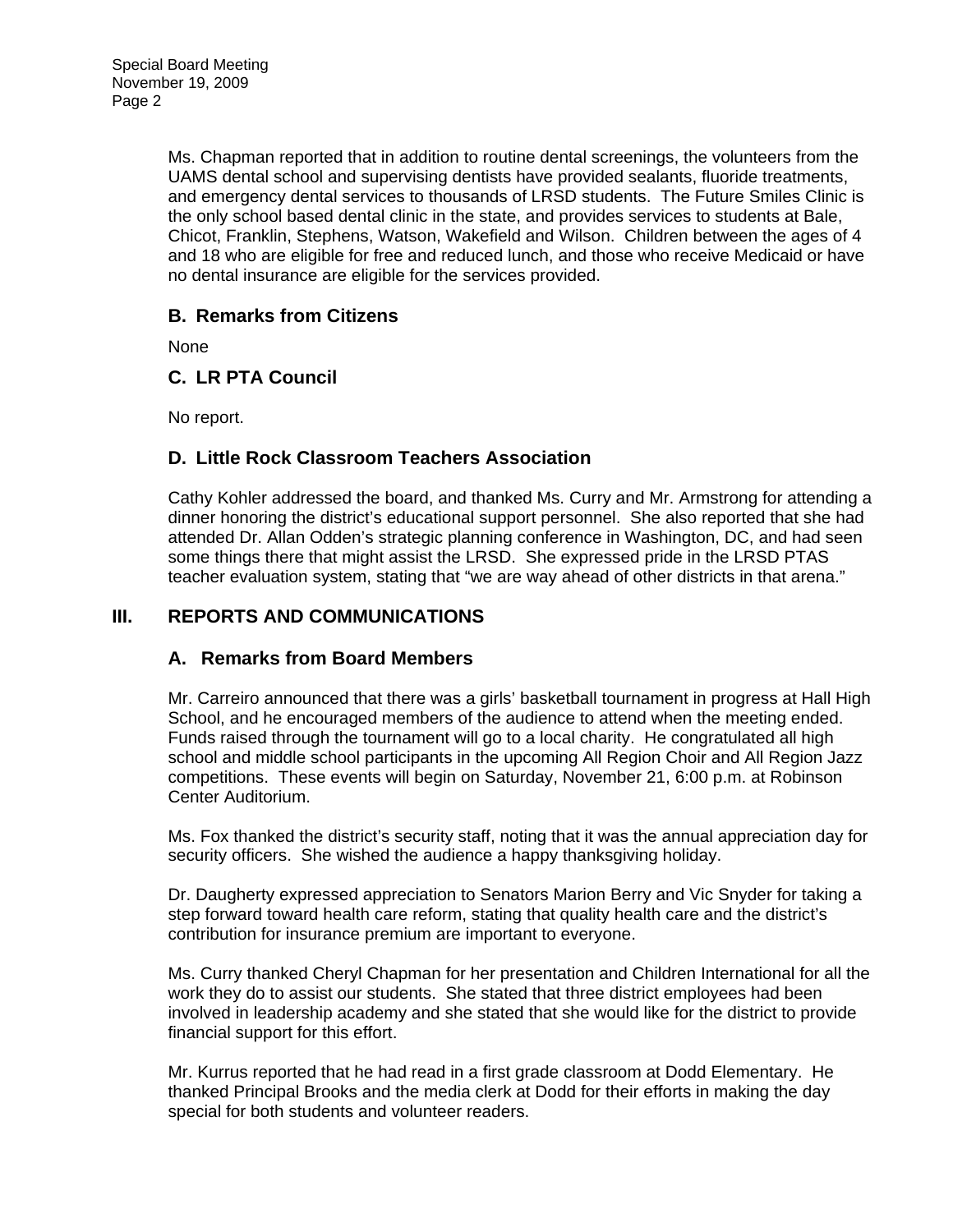Mr. Armstrong reported that he read at Wakefield Elementary to a class of third graders, stating that he enjoyed the experience and appreciated the community for participating in reading day. Mr. Armstrong had also attended a banquet for educational support personnel, and asked the administration to review what can be done about the low salaries paid to support personnel.

# **B. Legal Update**

No report.

## **C. Quarterly Report to the Board – School Improvement Specialists**

Dr. Phillip Clark addressed the board on behalf of the three school improvement specialists who are assigned to assist the staffs at Cloverdale, Watson, Chicot, Dunbar and J. A. Fair. To date, they have conducted approximately 100 classroom observations and have attended leadership team meetings and professional development workshops. The specialists are conducting classroom audits and assisting in the development of strategies to improve student achievement. They are encouraging the building administrators and classroom leaders to apply their skills to provide collaboration, implementation of strategies, and use of data to guide instruction.

He reviewed several areas of concern including the finding that at three of the five schools the teachers and administrators work in isolation, with administrators having little or no connection with the instructional functions in the classroom.

Dr. Clark reported that curriculum and support programs have been reviewed and instructional facilitators have found adequate resources to address academic needs. However, these resources are not always utilized to their fullest extent or have not been implemented appropriately. It was recommended that the administration and teachers be appropriately trained in the research strategies that work for their student bodies and that classroom planning be based on principles of higher level thinking skills or Bloom's taxonomy.

The specialists recommended professional development for classroom teachers and other support personnel in the use of data, including the collection of data and data-driven instructional strategies.

Dr. Clark's final remarks were geared toward the need for a greater commitment and personal transformation on the part of everyone in the schools. He noted the existence of low morale in some schools and among some teachers. This manifests as a lack of commitment and affects student learning, contributing to a negative school climate or poor public perception. The specialists suggested more celebration of success and the creation of a culture of high performance. He commended the many effective and hard working teachers who do set expectations of positive results.

Dr. Clark responded to questions from the board and reported that the specialists will continue to meet monthly with the superintendent and cabinet and will bring their recommendations to the board on a quarterly schedule.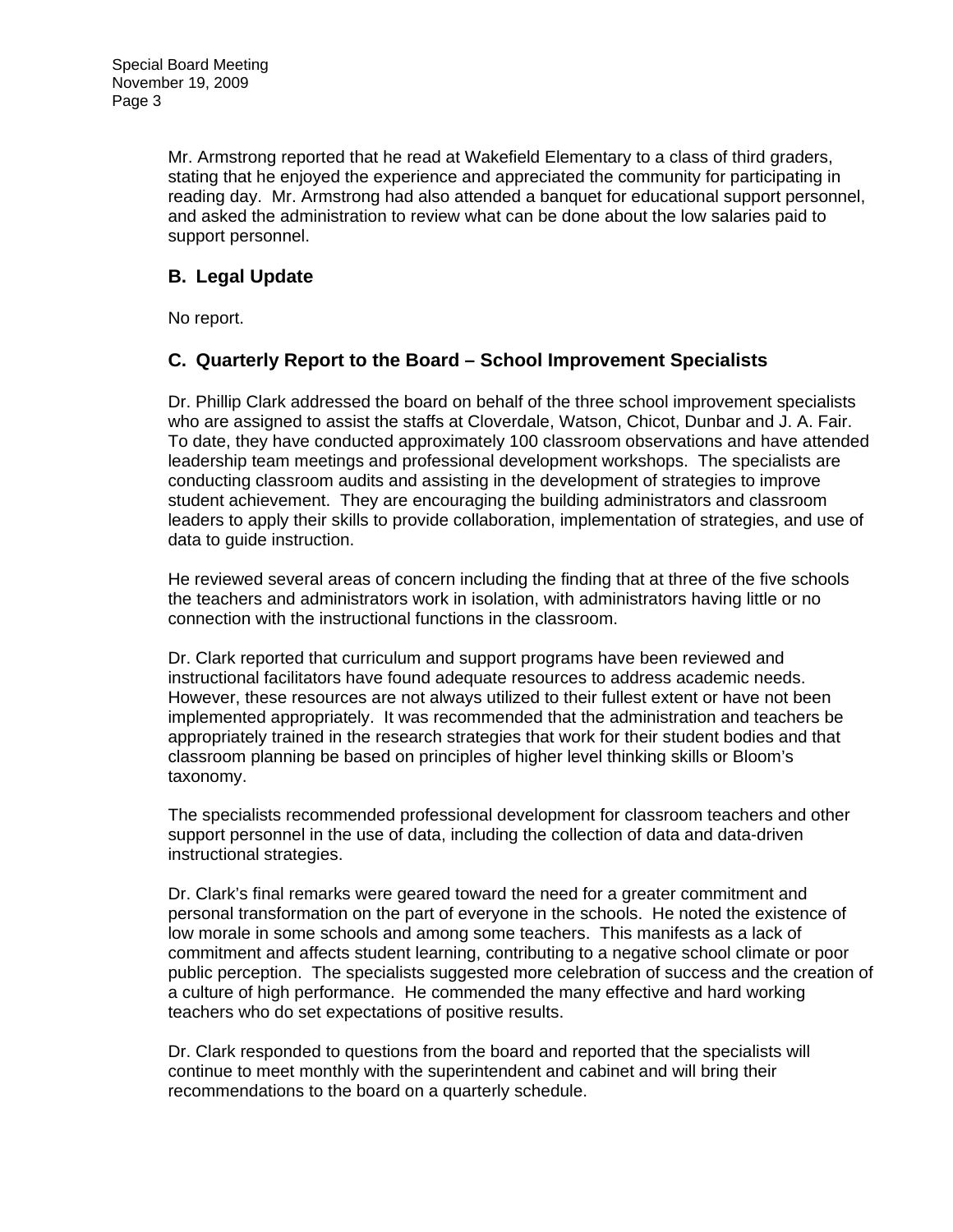# **D. Update: Educational Services / Special Needs, K-12**

Jeanne Huddle introduced Renee Dawson, curriculum specialist, who provides professional development to special programs department staff and participates in curriculum development activities and implementation of support programs for special needs instruction.

Ms. Dawson reported that it was a priority to increase achievement in literacy and math achievement in special needs classrooms. She assists special programs in development of accommodation plans aligned with the curriculum maps and provides research based strategies for improving instruction. Ms. Dawson reported that she is visiting middle and high school classrooms this semester, providing professional development for teachers based on her observations, and modeling instruction to classroom teachers who need assistance.

# **E. Update: LRSD Science K-12**

Dennis Glasgow provided an update on the district's K-12 science programs. He demonstrated a few elementary level science projects and reviewed the process for creating "science kits" for classroom teachers' use. These kits are created by science department staff at a warehouse at Metropolitan. They are sent to the elementary classroom teachers, used for instruction at the appropriate grade levels, and then returned to Metro for refurbishing. Secondary schools have requested and expect to receive stimulus funds for upgrading equipment in the science labs including new microscopes, probe ware, white boards, centrifuges and other items required for instruction.

Mr. Glasgow introduced Jennifer Webb, a science specialist who provides professional development and instructional support to the district's teachers. In addition to instruction provided at the district level, teachers are kept updated on opportunities outside the regular school year, including the summer science institute at UALR, Pre-AP certification programs, virtual field trips, science fairs, and the Exxon Mobile Michelson Academy. It was noted that The Learning Institute has provided access to SOAR exams in science which are aligned to the curriculum for elementary students.

## **F. Report: Synopsis of Districtwide School Improvement Plan**

Leon Adams provided an oral report on the district wide Title I school improvement plan and responded to questions from the board. The complete report was not available at the time of posting the board's agenda, but was to be sent with the board's Friday update following the meeting.

## **G. Budget Update**

Kelsey Bailey provided a brief update on the district's budget and year-to-date tracking of expenditures. He reported that he expects the district's receipts from property tax collections and teacher retirement contributions from the state to increase over the original projections. Otherwise, all other expenditures are in line with previous budget reports.

#### **H. Internal Auditors Report**

Mr. Becker's report was provided as part of the board's agenda.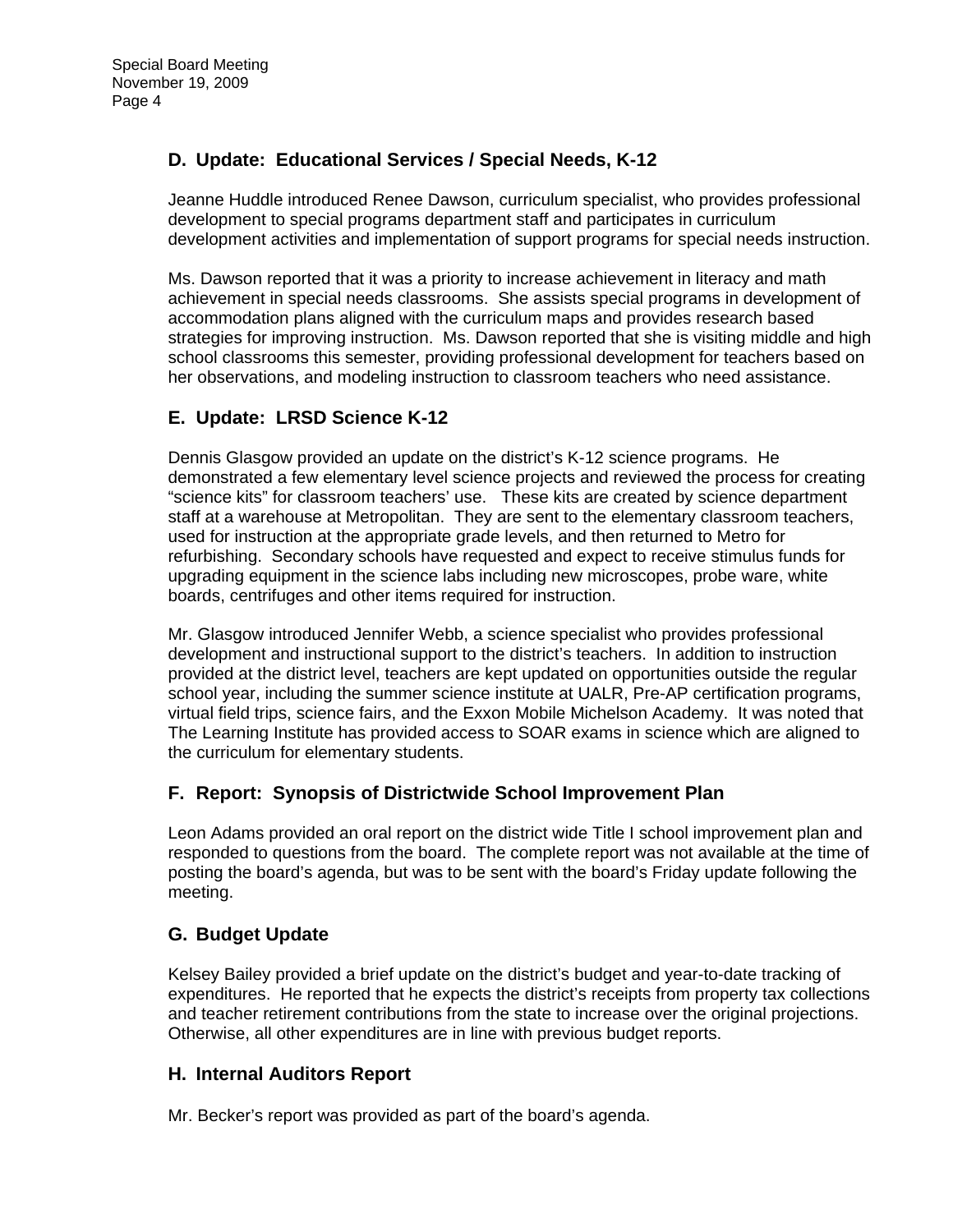# **IV. APPROVAL OF ROUTINE MATTERS**

# **A. Donations of Property**

Mr. Carreiro read the listed donations and then made a motion to accept the items presented. Ms. Fox seconded the motion, and it **carried unanimously.** Donations are listed in the following chart:

| <b>SCHOOL/DEPARTMENT</b>      | <b>ITEM</b>                                                                                                                                  | <b>DONOR</b>                              |
|-------------------------------|----------------------------------------------------------------------------------------------------------------------------------------------|-------------------------------------------|
| <b>Bale Elementary School</b> | \$100 cash deposited to activity fund                                                                                                        | Shea & Associates                         |
|                               | \$120 cash deposited to activity fund<br>for good citizens rewards                                                                           | Bale Chevrolet - Honda                    |
| Dodd Elementary               | \$50 cash for school uniforms                                                                                                                | <b>US Probation and Pretrial Services</b> |
|                               | Canned beverages valued at<br>approximately \$362.05                                                                                         | Coca-Cola Enterprises                     |
|                               | School supplies & uniforms valued at<br>approximately \$250.                                                                                 | Traci Williams, The Little Rock<br>Church |
|                               | Paint supplies valued at approximately<br>\$300                                                                                              | The Little Rock Church                    |
|                               | Agenda books, valued at<br>approximately \$719.50 for all second<br>through fifth grade students                                             | The Little Rock Church                    |
|                               | School supplies valued at<br>approximately \$1,000.                                                                                          | The Little Rock Church                    |
|                               | School uniforms valued at<br>approximately \$300                                                                                             | Kidz Reaching All People (K-RAP)          |
|                               | Approximately 30 gift bags filled with<br>pencils, pens, note pads, etc., valued<br>at approximately \$25.00 for parent<br>night door prizes | Iberia Bank                               |
| J. A. Fair                    | \$300 cash for the ADAPT Club to be<br>used to purchase supplies, t-shirts and<br>start-up materials                                         | Central Arkansas Library System           |
| Forest Heights Middle School  | \$500 cash to be used to further the<br>learning process and provide for basic<br>needs                                                      | <b>Catherine Mueller</b>                  |
| McClellan High School         | \$300 cash for the ADAPT Club to<br>purchase supplies, t-shirts and start-<br>up materials                                                   | Central Arkansas Library System           |
| Romine Elementary             | WEGA color TV, valued at<br>approximately \$150 for the parent<br>center                                                                     | Mrs. Lindsey Clark                        |
|                               | \$200 cash deposited to activity fund<br>for student supplies                                                                                | Mrs. Gracie Carter                        |

#### **DONATIONS**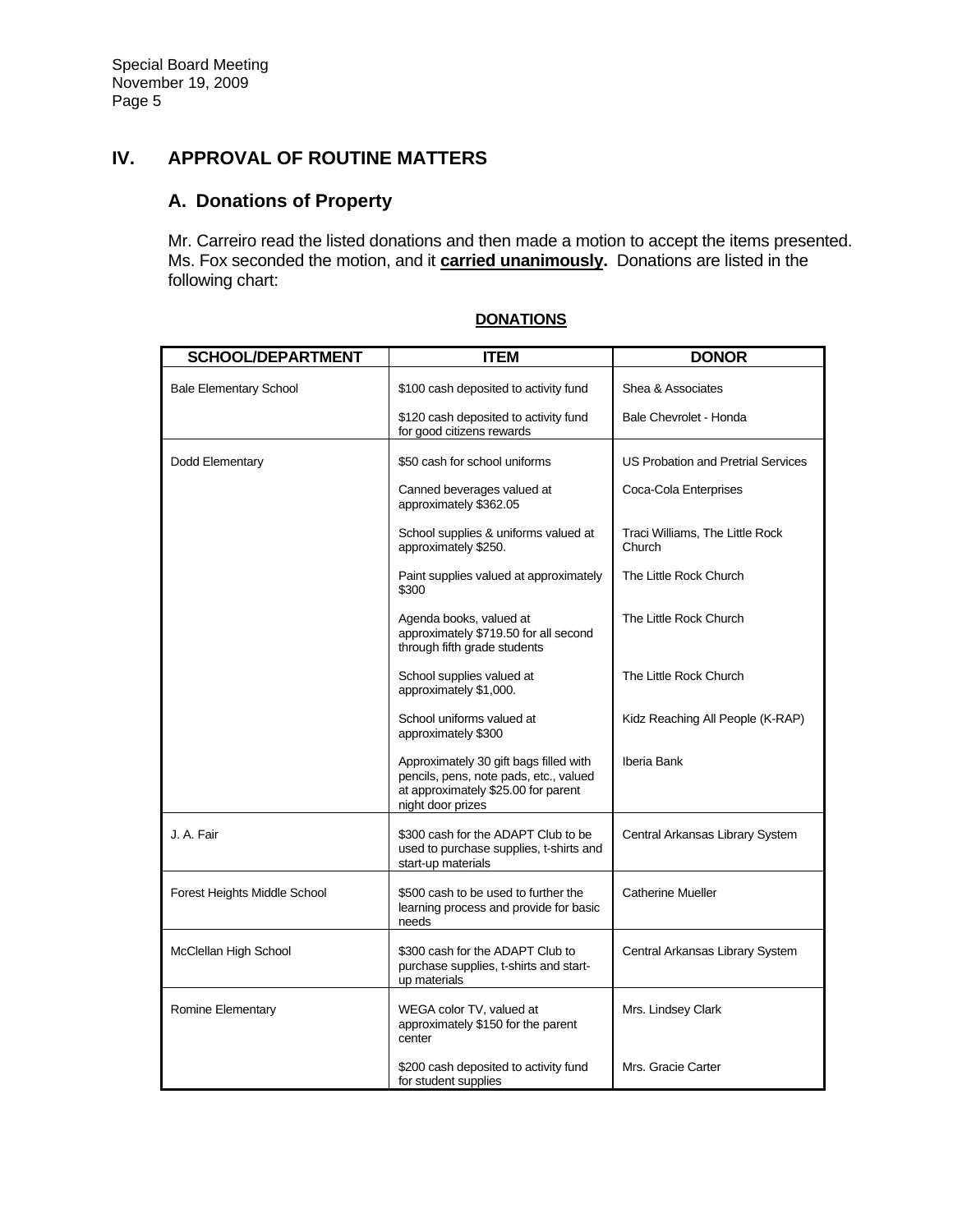#### **B. Minutes**

Minutes from the regular board meeting of October 22, 2009, and from a special meeting held on November 5, 2009, were presented for the board's review and approval. Ms. Curry made a motion to approve the minutes as presented. Mr. Carreiro seconded the motion and it **carried unanimously**.

### **V. HUMAN RESOURCES**

## **A. Personnel Changes**

Routine personnel matters were printed in the board's agenda. Mr. Kurrus moved to approve the recommendations as presented. Ms. Curry seconded the motion and it **carried unanimously**.

## **VI. FINANCE & SUPPORT SERVICES**

## **A. Monthly Financial Statements**

Mr. Bailey responded to questions from the board regarding the revenue and expenditures reports.

Mr. Carreiro reported that the audit committee was moving along within the scheduled timeframe for reporting to the board in January.

#### **VII. CLOSING REMARKS / ANNOUNCEMENTS**

Dr. Watson reminded the board about the upcoming Strategic Planning commission meeting on December 1, 9:00 a.m. in the LRSD boardroom.

The Cloverdale Charter School application is on the agenda for consideration by the ADE at their December 14, 2009 meeting.

Terry and Fulbright community forums will be held on December 14 and December 15. Additional information will be provided prior to that time.

## **SUSPENSION OF THE RULES**

Angelia Tolbert requested approval to provide a brief report to the board on the community truancy board. Mr. Kurrus moved to suspend the rules; Ms. Fox seconded the motion, and it **carried unanimously**.

Ms. Tolbert provided copies of the minutes from the implementation task force. She reported that the committee would finalize the designated list of members and provide a draft of their expected roles and responsibilities for the community truancy board. These items would be provided for the board's review and approval.